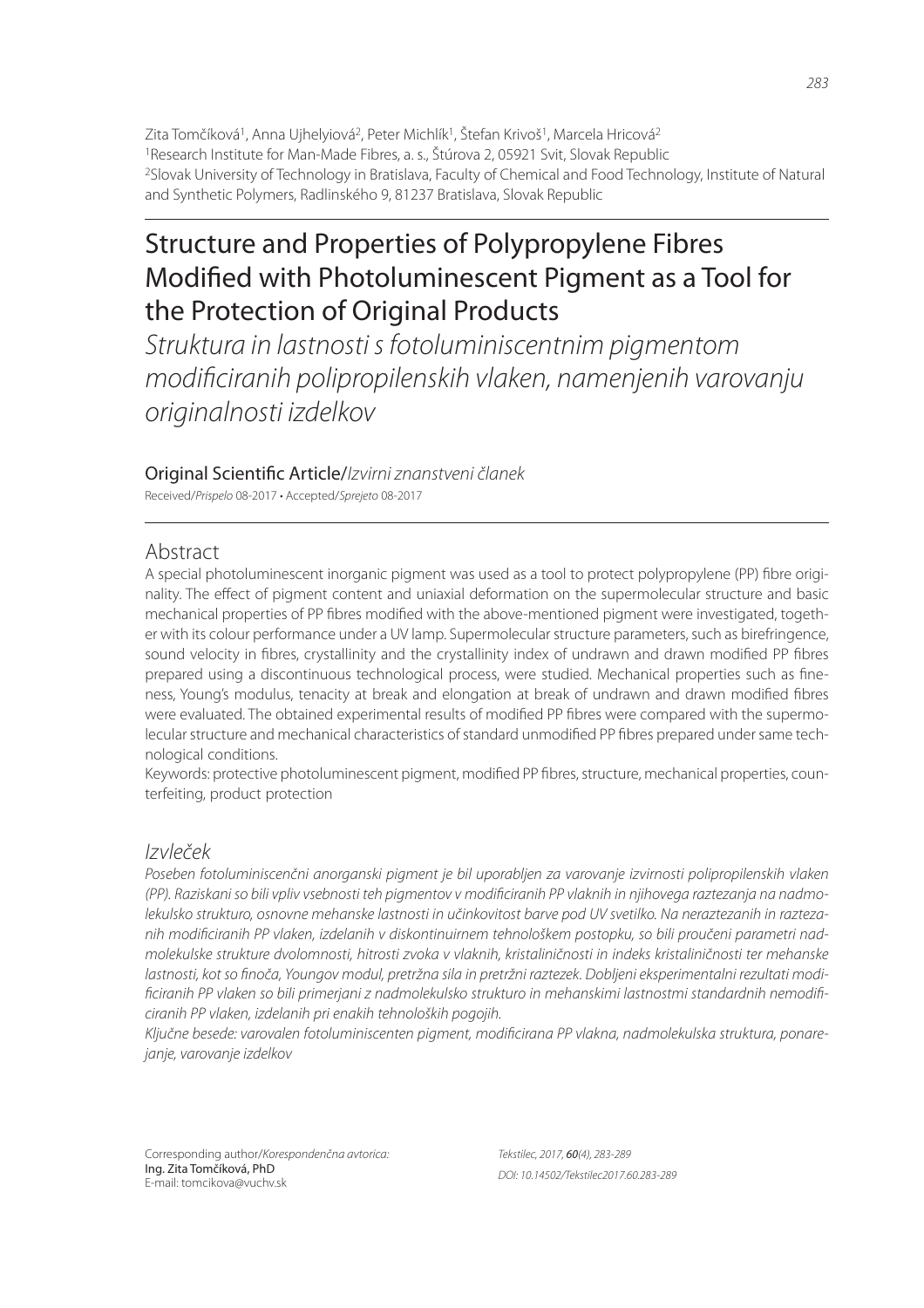# 1 Introduction

Polypropylene (PP) is presently one of the most widely used thermoplastic materials [1‒5]. PP is a good polymer for the matrix, due to its good mechanical properties, easy processing and its low price [6].

A large number of counterfeits of original products have been identified in recent years in all sectors of industry, such as automotive and machine parts, technical components, plastic products, fashion and fashion accessories, perfumes, drugs, labels, logos, revenue stamps, etc. It is practically impossible to distinguish between original products and their fake counterparts. Companies worldwide are losing billions of euros, and therefore attempt to effectively protect their products against counterfeiting [7]. There are many visible and invisible identifying marks on the market, but many of them do not represent a hurdle for counterfeiters. Some established product marks are very efficient, but are difficult to implement because their implementation is a complex and expensive process [7]. The application of luminescent pigments represents one cost-acceptable solution for the protection of original products [7].

As a rule, luminescent materials emit light [8, 9]. There are several kinds of luminescence, depending on the manner of excitation. They include photoluminescence (excited by light) [10-13], thermoluminescence (due to heat), optoluminiscence (multiplied also by the conduction of light) [14], electroluminescence (the activator is an electric field), chemiluminescence (excited by chemical reactions), radioluminescence (due to ionising radiation), mechanoluminescence (created by mechanical effects, such as friction, pressure, etc.) and crystalloluminescence (produced during crystallisation). However, mainly photoluminescent pigments are of interest for fibres. They can be divided into: fluorescent, [10, 11] with a short luminescence decay time of only a few nanoseconds, and phosphorescent with a long luminescence decay time, which can take a few minutes or hours [15].

Today it is possible to prepare pigments with a photonic effect based on inorganic phosphors that emit light in a precisely defined pattern to match the needs of the intended application [7]. Counterfeiters have practically no information concerning product protection or about the identification thereof. The utilisation of these pigments may therefore be a good way to protect original products [7].

Structure and Properties of Polypropylene Fibres Modified with Photo*luminescent Pigment as a Tool for the Protection of Original Products*

In this study, the effect of the content of pigment and uniaxial deformation on the supermolecular structure and basic mechanical properties of polypropylene fibres modified with photoluminescent pigment from the company Tailorlux GmbH were investigated, together with its different colour performance before and after illumination with a UV lamp. Undrawn and drawn modified PP fibres were prepared using a discontinuous POY technological process. The results obtained from PP fibres modified with the pigment from Tailorlux were compared with PP fibres without a photoluminescent pigment prepared under the same technological conditions.

### 2 Experimental

#### *2.1 Materials*

Isotactic polypropylene (iPP) produced by Slovnaft (Slovakia) with a melt flow rate (MFR) of  $27.6$  g/10 min and a special photoluminescent inorganic pigment from Tailorlux GmbH (Germany) were used. A PP masterbatch of pigment developed by the Research Institute for Man-Made Fibres, a.s. Svit (pigment content of 1.0 wt.%, MFR =  $10.0$  g/10 min, filter index <50 MPa/kg, according to EN 13900-5) was used during the preparation of modified fibres.

### *2.2 Fibre preparation*

The modified PP fibres were prepared from a mechanical mixture of PP and a PP masterbatch of photoluminescent pigment using the traditional discontinuous process of spinning and drawing. The laboratory discontinuous line had an extruder with a diameter of 32.0 mm, with a discontinuous onestep drawing process. The following constant processing conditions were used: a spinning temperature of 220 °C, a spinning die plate of  $2 \times 25$ holes with a diameter of 0.3 mm, a final spinning process speed of 1500 m/min, a drawing ratio of  $\lambda$  = 2.0, a drawing temperature of 130 °C and a final drawing process speed of 100 m/min.

### *2.3 Methods used*

### Fibre birefringence - total orientation of fibres

The orientation of macromolecular chains in fibres expresses the level of anisotropy of an oriented polymer system (fibre). The total orientation of prepared PP and modified PP fibres was evaluated using a DNP 714BI polarisation microscope,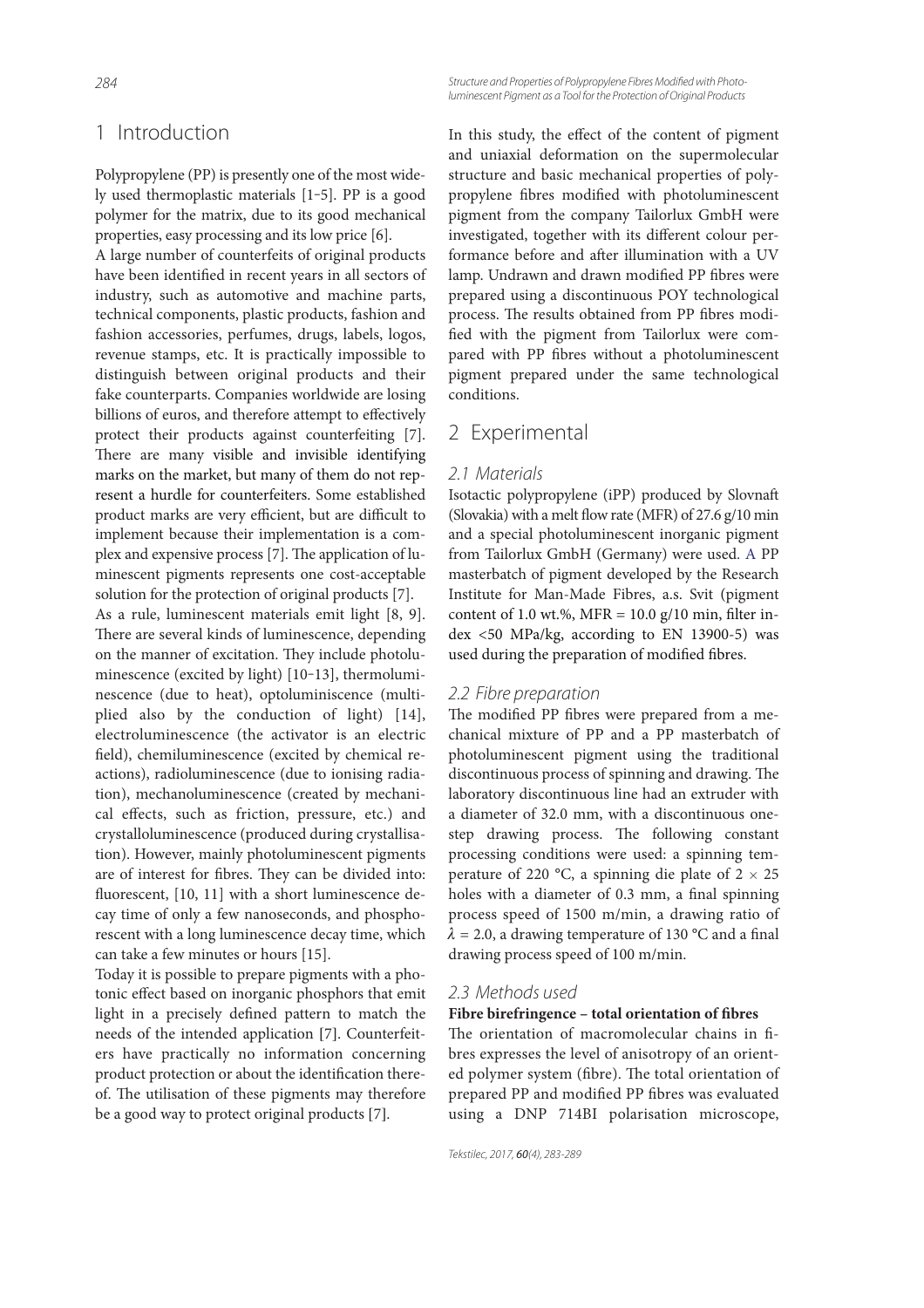where the refractive indices of light in the fibre axis  $(n_{\rm II})$  and in the perpendicular direction of the fibres  $(n_{\perp})$  were identified. The fibre's birefringence  $(\Delta n)$  was calculated from these value using Equation 1:

$$
\Delta n = n_{\parallel} - n_{\perp} \tag{1}
$$

### **Sound velocity in fibres**

The sound velocity in fibres is given as the ratio of fibre length to the time needed for the transfer of acoustic nodes along that length (expressed in km/s). It is dependent on the internal structure arrangement of fibres (expressed by a supermolecular structure parameter) and may serve as a measure of fibre anisotropy. The sound velocity in PP and modified PP fibres was measured using a PPMSR Dynamic Modulus Tester (USA).

#### **Crystallinity index (FT-IR)**

The crystallinity index  $(I_k)$  of PP fibres represents the fraction of the crystalline phase in PP fibres. It is determined as the ratio of the integrated absorbance of the absorption band of 840 cm<sup>-1</sup> ( $A_{i840}$ ), characterising the regularity of the arrangement of macromolecular chains segments, to the integrated absorbance of the absorption band of 2723 cm–1  $(A<sub>i2723</sub>)$ , as the internal standard effecting the degree of crystallinity (Equation 2):

$$
I_k = \frac{A_{i840}}{A_{i2723}}
$$
 (2)

The crystallinity index of modified and unmodified PP fibres was evaluated using a Shimadzu 8400 FT-IR spectrophotometer.

#### **Crystallinity of fibres**

Crystallinity  $(\beta)$  represents the crystalline portion of fibres and may be evaluated using various methods. In this work, a Perkin Elmer DSC 4 device was used for the evaluation of the thermal properties of unmodified PP and modified PP fibres according to STN EN ISO 3146/AC. A non-isothermal analysis process was performed in this procedure. A sample of original fibre was heated at a rate of 10  $^{\circ}$ C/min from 50 to 220 °C. All measurements were carried out in a nitrogen atmosphere. The melting enthalpy  $(\Delta H_m)$  from the melting endotherm of the first heating was determined, and was used for the calculation of crystallinity  $(\beta)$  using Equation 3:

*285 Structure and Properties of Polypropylene Fibres Modifi ed with Photoluminescent Pigment as a Tool for the Protection of Original Products*

$$
\beta = \frac{\Delta H_m}{\Delta H_{m,0}} \times 100 \, [\%]
$$
\n(3)

where  $\Delta H_{m,0}$  = 198.11 kJ/kg is the melting enthalpy of PP with a crystallinity of 100%.

#### **Mechanical properties of fibres**

The mechanical properties of unmodified and modified PP fibres were measured using an Instron 3343 device (USA) with a gauge length of 125 mm and clamping rate of 500 mm/min. An average of at least 10 individual measurements was used for each fibre. The mechanical characteristics (tenacity at break, elongation at break and Young's modulus) and fineness were determined according to ISO 2062:1993 and STN EN ISO 1973, respectively.

# 3 Results and discussion

The stability of the spinning and drawing process of the studied PP/photoluminescent pigment system over the entire evaluated concentration range of the pigment (0.005–0.5 wt.%) was comparable with the stability of the unmodified standard PP. It follows that the studied modified system is fibre-forming and processes stably over the entire concentration range of the photoluminescent pigment.

The supermolecular structure parameters and basic mechanical properties of unmodified and modified PP fibres were evaluated.

Figures 1 and 2 show the effect of various photoluminescent pigment content on the supermolecular structure parameters of undrawn and drawn modi fied PP fibres

In the case of undrawn modified PP fibres, there was a tendency of a slight decrease in the total average orientation of macromolecular chains in the PP matrix (Figure 1a), and in increase of the orientation of PP macromolecular chains in surface layers (Figure 1b) with an increased content of the photoluminescent pigment in the fibres. At the same time, there was a slight decrease in the crystalline phase (Figure 2a) when pigment content was below 0.2 wt.%, as well as the crystalline portion (Figure 2b) for pigment content below 0.1 wt.% in the PP matrix of undrawn modified PP fibres. This was the consequence of inorganic pigment particles, as they inhibit the orientation of PP macromolecular chains in the direction of the fibre axis in the spinning zone.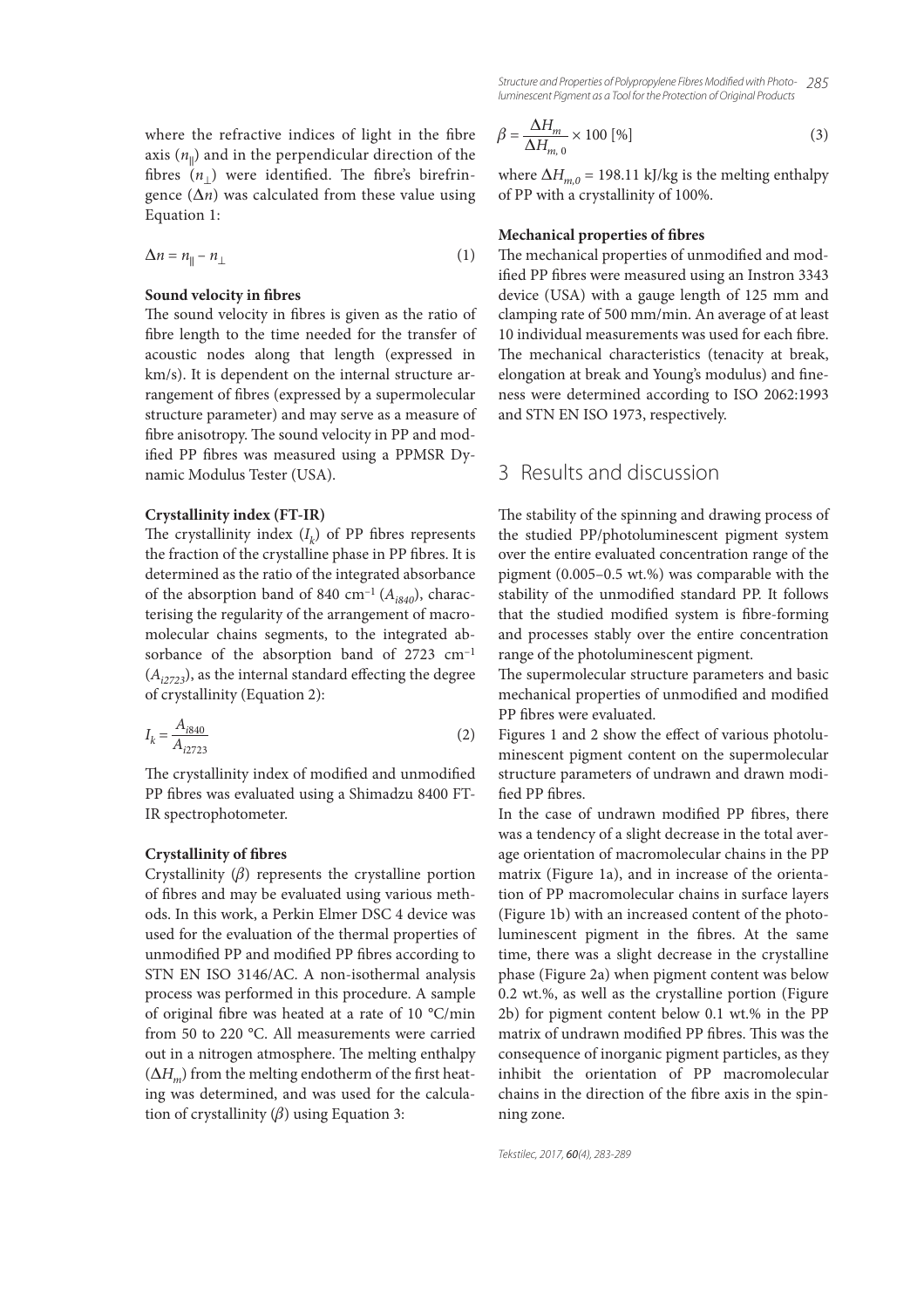



Figure 1: Dependence of birefringence (a) and sound velocity (b) of undrawn and drawn modified PP  $\hat{h}$ bres on photoluminescent pigment content

The uniaxial deformation of undrawn modified PP fibres significantly increased birefringence over the entire evaluated range of pigment content (Figure 1a), while sound velocity increased to the level of 0.4 wt.% of pigment content (Figure 1b) in the drawn modified PP fibres against undrawn fibres. At the same time, there was a slight increase in the index crystallinity to the level of 0.3 wt.% (Figure 2a), while crystallinity increased to the level of 0.4 wt.% of pigment content (Figure 2b). This was the result of the effect of external stress on the orientation of macromolecular chains in the polymer matrix in the direction of the fibre axis during the drawing process. On other hand, the increased pigment content in the drawn modified PP fibres resulted in a decrease in all of the above-mentioned parameters compared with the drawn unmodified PP fibres. This was due to the fact that

Figure 2: Dependence of the crystallinity index (FT-IR) (a) and crystallinity (b) of undrawn and drawn modi fied PP fibres on photoluminescent pigment content

higher inorganic pigment content decreases the orientation of macromolecular chains in the direction of the fibre axis in drawn fibres due to the steric braking effect of inorganic pigment particles. Figures 3 and 4 show the effect of the photoluminescent inorganic pigment content on the basic mechanical properties of undrawn and drawn modified PP fibres. The photoluminescent pigment content in the evaluated range (from 0.005 to 0.5 wt.%) had no significant effect on the fineness of undrawn and drawn modified PP fibres when compared with unmodified PP fibres (Figure 3a).

Increased photoluminescent pigment content in the mass of undrawn PP fibres resulted in a slight decrease in their tenacity (max 25% from original value, Figure 4a) while elongation increased (approximately 100% in absolute terms from original value, Figure 3b) compared with undrawn unmodified PP

*Tekstilec, 2017,* 60*(4), 283-289*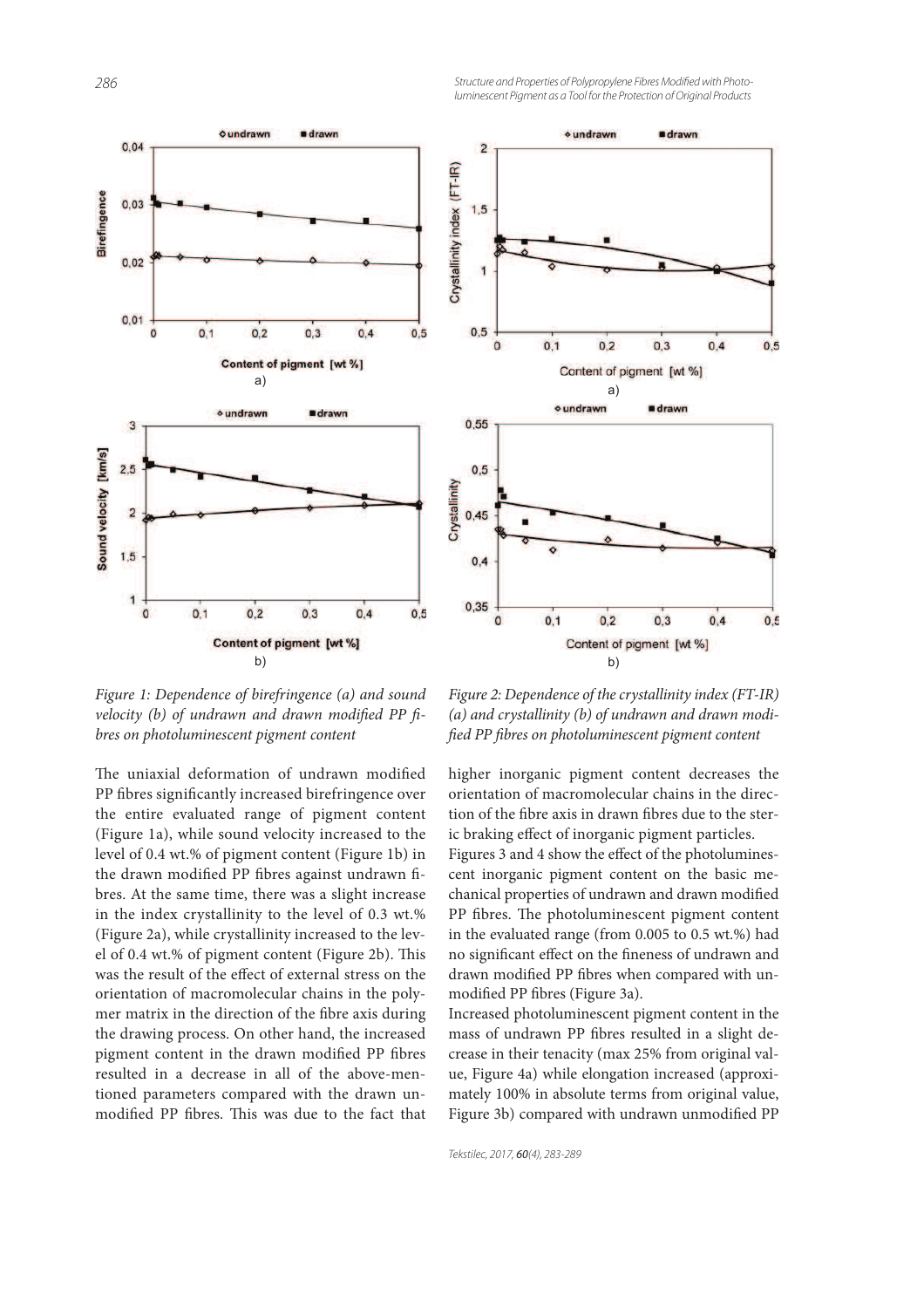



Figure 3: Dependencies of fineness (a) and elongation at break (b) of undrawn and drawn modified PP  $\hat{h}$ bres on photoluminescent pigment content

fibres. This was linked to the slight decrease in the total average orientation of macromolecular chains in the PP matrix (Figure 1a) and in the crystalline portion  $β$  (Figure 2b) at increased photoluminescent pigment content in the mass of undrawn modified fibres. At the same time, there was an increase in Young's modulus (approximately 70% from original value, Figure 4b). This was the result of an increase in the orientation of macromolecular chains in the surface layers of undrawn fibres (Figure 1b). The uniaxial deformation of undrawn modified fibres on the drawing ratio of  $\lambda = 2$  significantly increased the tenacity (Figure 4a) and decreased the elongation at break (Figure 3b) of fibres over the entire evaluated range of photoluminescent pigment content in drawn fibres when compared with undrawn PP fibres. This was mainly the result of a significant increase in the total average orientation of

Figure 4: Dependencies of tenacity at break (a) and Young's modulus (b) of undrawn and drawn modified PP fibres on photoluminescent pigment content

macromolecular chains in the polymer matrix (Figure 1a) and an increase in the orientation of PP macromolecular chains in surface layers (Figure 1b).

The addition of a photoluminescent pigment in the modified PP fibres decreased the regularity of the arrangement of macromolecular chains in drawn modified systems. This was reflected in a decrease in their tenacity (max 28% from original value, Figure 4a) and Young's modulus (max 44% from original value, Figure 4b) compared with drawn unmodified PP fibres, and a simultaneous slight increase in their elongation (approximately 30% in absolute terms from original value, Figure 3b) with increased photoluminescent pigment content in the drawn PP fibres. This was related to the decrease in all evaluated supermolecular structure parameters (Figures 1 and 2) with increased photoluminescent pigment content in the drawn modified PP fibres.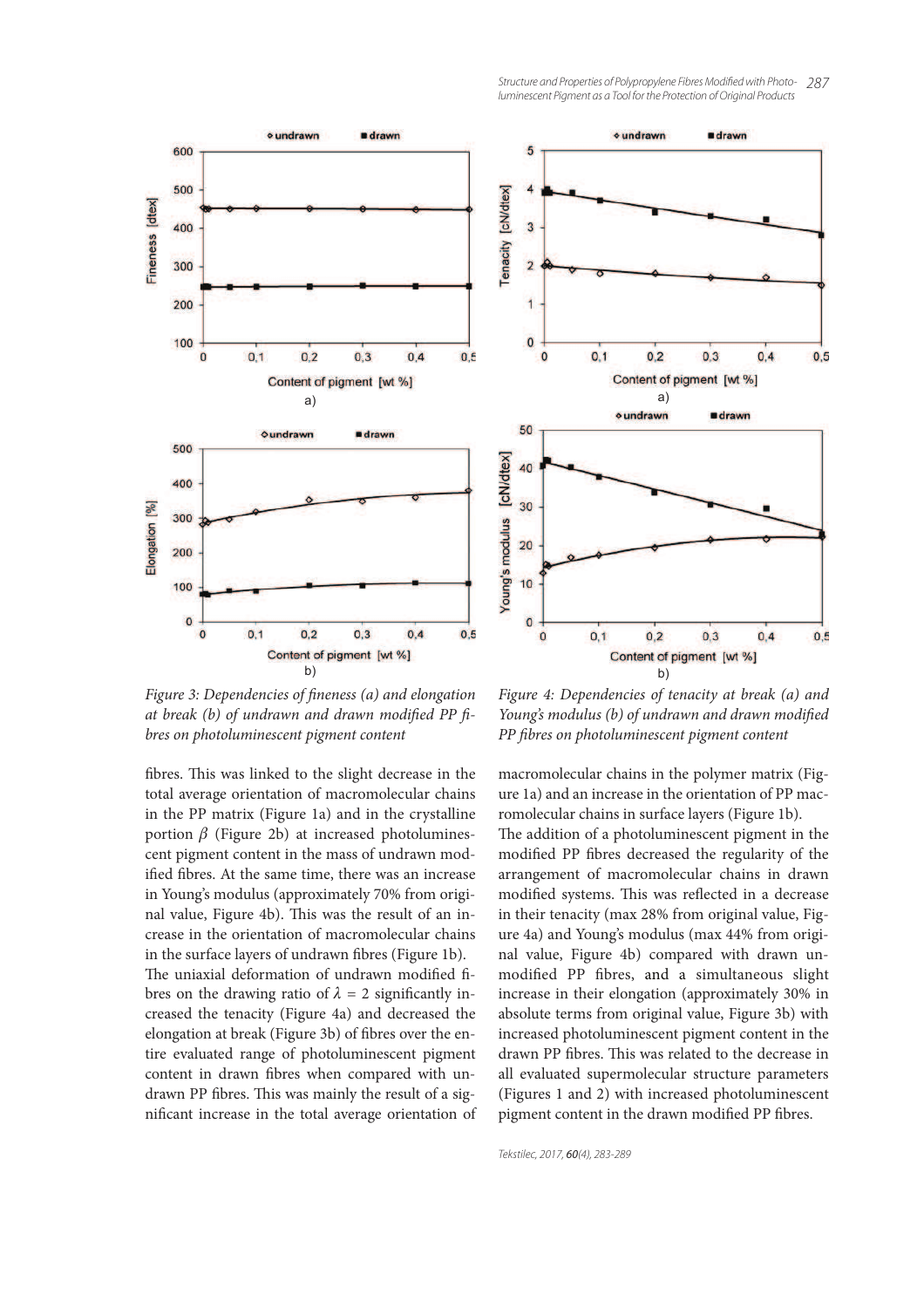Structure and Properties of Polypropylene Fibres Modified with Photo*luminescent Pigment as a Tool for the Protection of Original Products*



![](_page_5_Picture_2.jpeg)

Figure 5: Effect of photoluminescent pigment with a content of 0.1; 0.2; 0.4 and 0.5 wt.% on the colour performance of undrawn modified PP fibres compared with unmodified PP fibre (first from the left) under daylight D65 (a) and under a UV lamp (b)

![](_page_5_Picture_4.jpeg)

b)

Figure 6: Effect of photoluminescent pigment with a content of  $0.1$ ;  $0.2$ ;  $0.4$  and  $0.5$  wt.% on the colour performance of drawn modified PP fibres compared with drawn unmodified PP fibre  $(\lambda = 2.0)$  (first from the left) under daylight D65 (a) and under a UV lamp (b)

The mechanical properties of modified PP fibres correlate well with their supermolecular structure parameters.

Figures 5 and 6 show the effect of the photoluminescent pigment content on the colour performance of undrawn and drawn ( $\lambda = 2.0$ ) modified PP fibres under a UV lamp.

Figures 5a and 6a clearly show that all prepared modified PP fibres (undrawn and drawn) are white under daylight (D65). Under the UV lamp there is white only unmodified standard PP fibre (undrawn in Figure 5b and drawn in Figure 6b) while the modified PP fibres turn red. Colour intensity increases as the content of photoluminescent pigment in PP fibres is increased.

![](_page_5_Picture_10.jpeg)

Figure 7: Effect of photoluminescent pigment with a content of 0.005; 0.01; 0.05; 0.1; 0.2; 0.3; 0.4 and 0.5 wt.% on the colour performance of drawn modified PP fibres compared with drawn unmodified standard PP fibre ( $\lambda = 2.0$ ) (first from the left) under a UV lamp

It is evident from Figure 7 that even a low content (about  $0.10$  wt.%, sample 5 from left to right) of the evaluated photoluminescent pigment provides a clearly visible colour change under a UV lamp. Lower contents of photoluminescent pigment (<0.1 wt.%) can be measured via UV detection equipment, such as a hand-held scanner or lab spectrometer.

# 4 Conclusion

The stability of the spinning and drawing process of the studied PP/ photoluminescent pigment system over the entire evaluated concentration range of pigment (0.005–0.5 wt.%) was comparable with the stability of unmodified standard PP. It follows that the studied modified polymer system is fibre-forming and processes stably over the entire concentration

*Tekstilec, 2017,* 60*(4), 283-289*